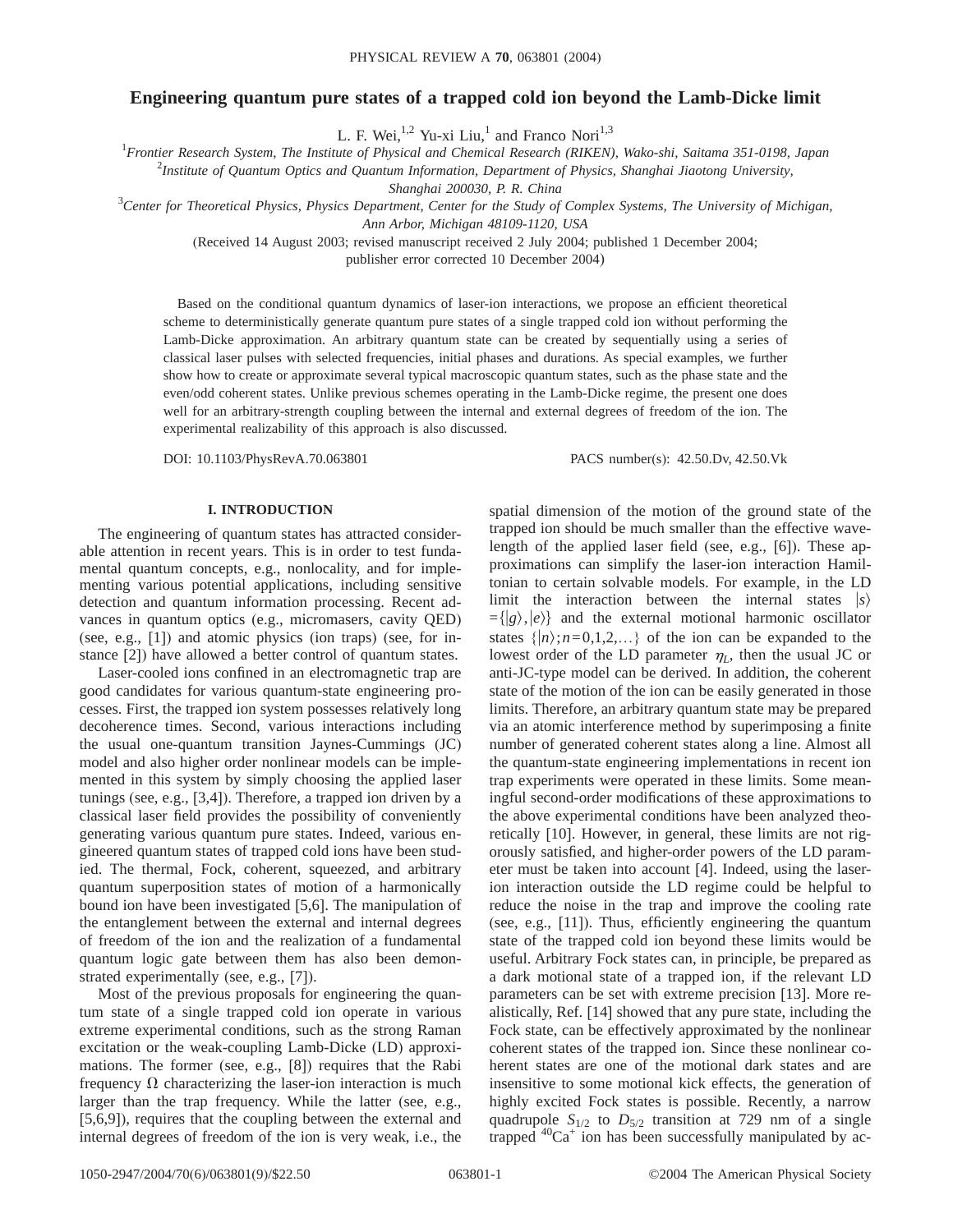curately resolving its vibrational sidebands [12]. The measured lifetime of the excited level  $D_{5/2}$  is long enough  $(\approx 1 \text{ s})$  to allow for a hundred or more quantum operations. Note that the experiments in [12] do not strictly operate in the LD regime (with  $\eta \ll 1$ ), because the corresponding LD parameter is  $\eta \approx 0.25$ . Therefore, engineering quantum states of a single trapped cold ion by exciting various vibrational sidebands outside the Lamb-Dicke regime is possible to achieve with current technology.

Based on the exact conditional quantum dynamics for the laser-ion interaction, including all orders of the LD parameter, in this paper we propose an efficient scheme for exactly engineering arbitrary motional and entangled states of a single trapped ion beyond the LD limit. In this case, all of the target quantum states are generated deterministically, as any measurement is not required during the quantum state production or manipulations.

This paper is organized as follows. In Sec. II, we solve exactly the quantum dynamics for a trapped cold ion driven by a traveling classical laser beam beyond the LD limit and then introduce some fundamental unitary operations. By repeatedly using these quantum operations, in Sec. III we show how to deterministically generate an arbitrary motional state of a single trapped cold ion. The preparations of arbitrary entangled states between the external and internal degrees of freedom are given in Sec. IV. Conclusions and discussions are given in Sec. V.

### **II. DYNAMICS OF A TRAPPED COLD ION BEYOND THE LAMB-DICKE LIMIT**

We assume that a single two-level ion is stored in a coaxial resonator RF-ion trap [15], which provides pseudopotential oscillation frequencies satisfying the condition  $\omega$ <sub>x</sub>  $\ll \omega_{v,z}$  along the principal axes of the trap. Only the quantized vibrational motion along the *x* direction is considered for the cooled ion [15]. The dynamics for such an ion, driven by a classical traveling-wave light-field of frequency  $\omega_L$  and initial phase  $\phi_L$ , can be described by the following Hamiltonian [3,16]

$$
\hat{H}(t) = \hbar \omega \left(\hat{a}^\dagger \hat{a} + \frac{1}{2}\right) + \frac{1}{2} \hbar \omega_0 \hat{\sigma}_z + \frac{\hbar \Omega}{2} \{\hat{\sigma}_+ \exp[i\eta_L(\hat{a} + \hat{a}^\dagger) - i(\omega_L t + \phi_L)] + \text{H.c.}\}.
$$
\n(1)

The first two terms describe the free motion of the external and internal degrees of freedom of the ion. Here  $\hat{a}^{\dagger}$  and  $\hat{a}$  are bosonic creation and annihilation operators of the atomic vibrational quanta with frequency  $\omega$ . The Pauli operators  $\hat{\sigma}_z$ and  $\hat{\sigma}_\pm$  are defined by the internal ground state  $|g\rangle$  and excited state  $|e\rangle$  of the ion as  $\sigma_z = |e\rangle\langle e| - |g\rangle\langle g|, \sigma_z = |e\rangle\langle g|$ , and  $\sigma = |g\rangle\langle e|$ . These operate on the internal degrees of freedom of the ion of mass *M*. The final term of  $H(t)$  describes the interaction between the ion and the light field with wave vector  $\vec{k}_L$ , and initial phase  $\phi_L$ .  $\Omega$  is the carrier Rabi frequency, which describes the coupling between the laser and the ion, and is proportional to the intensity of the applied laser. The frequency  $\omega_L$  and initial phase  $\phi_L$  of the applied laser beam are experimentally controllable [16]. Usually, the atomic transition frequency  $\omega_0$  between two internal energy levels is much larger than the trap frequency  $\omega$  (e.g., in the experiments in [12],  $\omega_0 = 2\pi \times 4.11 \times 10^{11}$  kHz and  $\omega = 2\pi$  $\times$  135 kHz). Therefore, for lasers exciting at different vibrational sidebands with small *k* values, the LD parameters

$$
\eta = \sqrt{\frac{\hbar \kappa_L^2}{2M\omega}} = \frac{(\omega_0 \pm k\omega)}{c} \sqrt{\frac{\hbar}{2M\omega}}, \quad k = 0, 1, 2, \dots, \quad (2)
$$

do not change significantly. Here, the Hamiltonian (1) reduces to different forms [4]

$$
\hat{H}_{int} = \frac{\hbar \Omega}{2} \times \begin{cases}\n\left\{ (i\eta)^{k} \exp\left[ -\frac{(\eta)^{2}}{2} - i\phi^{r} \right] \hat{\sigma}_{+} \left( \sum_{j=0}^{\infty} \frac{(i\eta)^{2j} \hat{a}^{\dagger j} \hat{a}^{j+k}}{j! (j+k)!} \right) + \text{H.c.} \right\}, & \omega_{L} = \omega_{0} - k\omega, \\
\left\{ (i\eta)^{k} \exp\left[ -\frac{(\eta)^{2}}{2} - i\phi^{b} \right] \hat{\sigma}_{+} \left( \sum_{j=0}^{\infty} \frac{(i\eta)^{2j} \hat{a}^{\dagger (j+k)} \hat{a}^{j}}{j! (j+k)!} \right) + \text{H.c.} \right\}, & \omega_{L} = \omega_{0} + k\omega, \\
\left\{ \exp\left( -\frac{\eta^{2}}{2} - i\phi^{c} \right) \hat{\sigma}_{+} \left( \sum_{j=0}^{\infty} \frac{(i\eta)^{2j} \hat{a}^{\dagger j} \hat{a}^{j}}{j! j!} \right) + \text{H.c.} \right\}, & \omega_{L} = \omega_{0},\n\end{cases}
$$
\n(3)

in the interaction picture. The usual rotating-wave approximation has been made and all off-resonant transitions have been neglected by assuming a sufficiently weak applied laser field. The applied laser beam tuned at the frequency  $\omega_L = \omega_0 - k\omega$  ( $\omega_L = \omega_0$  $+k\omega$ ) with nonzero integer *k* being denoted as the *k*th red (blue) sideband line, because it is red (or blue) detuned from the atomic frequency  $\omega_0$ . The line for  $k=0$  (i.e.  $\omega_L = \omega_0$ ) is called the carrier. So, we rewrite the initial phase  $\phi_L$ as  $\phi^r$  ( $\phi^b$ ,  $\phi^c$ ) for a transition process driven by the red-sideband (blue-sideband, carrier) laser beam, respectively.

Previous discussions (see, e.g., [9]) are usually based on the LD perturbation approximation to first order in the LD parameter by assuming  $\eta$  to be very small. However, outside the LD regime the Hamiltonian (3) may provide various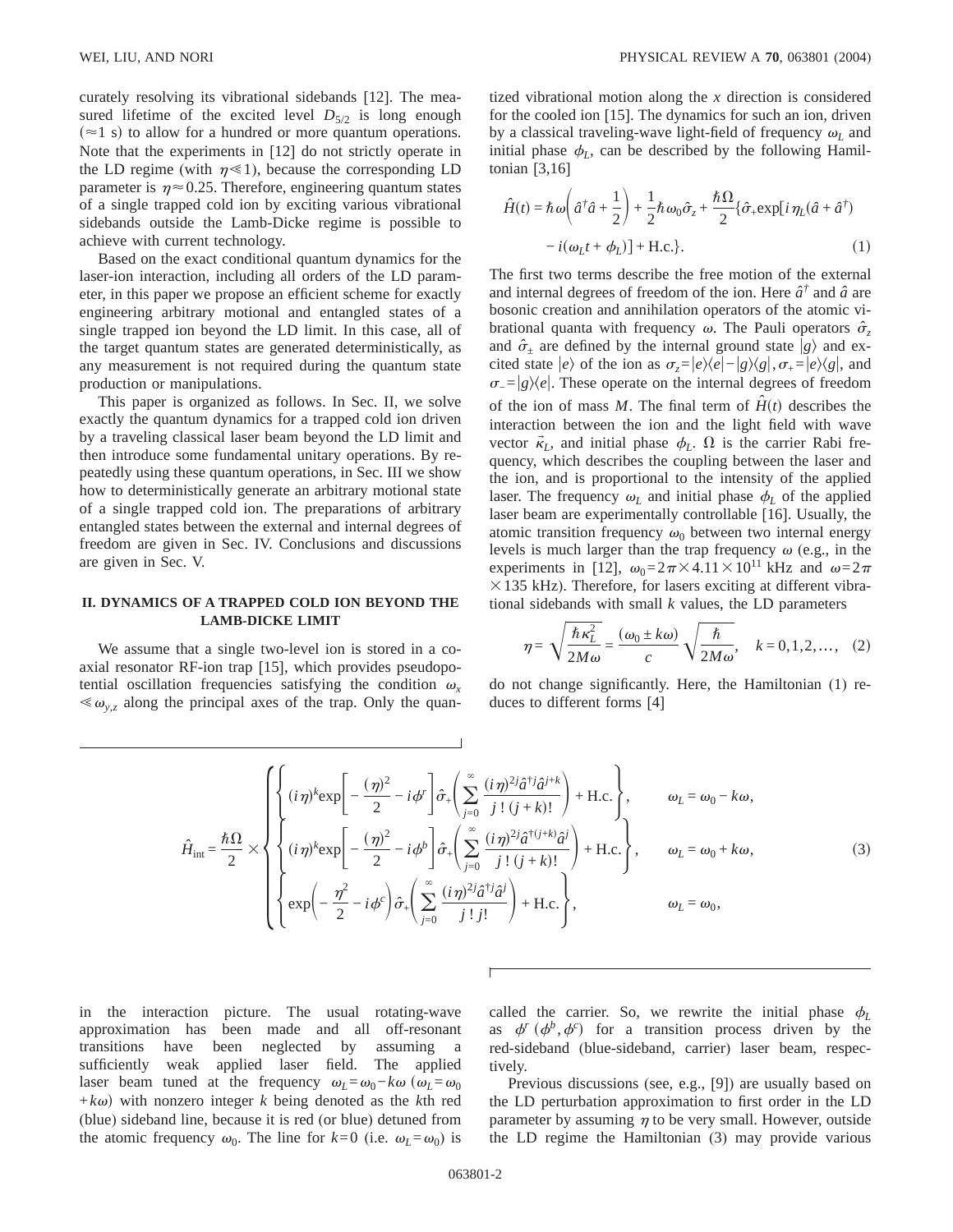quantum transitions between the internal and external states of the ion. The dynamics for the trapped cold ion governed by the Hamiltonian (3) is exactly solvable [4,17]. For example, if the external state of the system is initially in  $|m\rangle$ 

and the internal state is initially in  $|e\rangle$  or  $|g\rangle$ , then the dynamical evolution of an ion driven by a red-sideband laser beam with frequency  $ω$ <sub>*L*</sub>=ω<sub>0</sub>−*kω* can be exactly expressed as

$$
|m\rangle \otimes |g\rangle \rightarrow \begin{cases} |m\rangle \otimes |g\rangle, & m < k, \\ \cos(\Omega_{m-k,k}t'_l)|m\rangle \otimes |g\rangle + i^{k-1}e^{-i\phi_l'}\sin(\Omega_{m-k,k}t'_l)|m-k\rangle \otimes |e\rangle, & m \ge k, \\ |m\rangle \otimes |e\rangle \rightarrow \cos(\Omega_{m,k}t'_l)|m\rangle \otimes |e\rangle - (-i)^{k-1}e^{i\phi_l'}\sin(\Omega_{m,k}t'_l)|m+k\rangle \otimes |g\rangle, \end{cases}
$$
(4)

with Rabi frequency

$$
\Omega_{m,k} = \frac{\Omega \eta^k}{2} \sqrt{\frac{(m+k)!}{(m)!}} e^{-\eta^2/2} \sum_{j=0}^m \frac{(i \eta)^{2j}}{(j+k)!} \binom{j}{m},
$$

where *m* is the occupation number of the initial Fock state of the external vibrational motion of the ion, and  $t_l^r$  and  $\phi_l^r$  are the duration and initial phase of the applied red-sideband laser beam, respectively. The above dynamical evolution can be equivalently defined as the *k*th red-sideband "exciting" quantum operator

$$
\hat{R}_{k}^{r}(t_{l}^{r}) = \begin{cases} |m\rangle|g\rangle\langle m|\langle g| + \left[ (1 - |\tilde{C}_{m}^{r}|^{2})^{1/2}|m\rangle|e\rangle + \tilde{C}_{m}^{r}|m+k\rangle|g\rangle \right] \langle m|\langle e|, & m < k, \\ \left[ (1 - |C_{m-k}^{r}|^{2})^{1/2}|m\rangle|g\rangle + C_{m-k}^{r}|m-k\rangle|e\rangle \right] \langle m|\langle g| + \left[ (1 - |\tilde{C}_{m}^{r}|^{2})^{1/2}|m\rangle|e\rangle + \tilde{C}_{m}^{r}|m+k\rangle|g\rangle \right] \langle m|\langle e|, & m \ge k, \end{cases}
$$
\n(5)

with

$$
C_m^{r_l} = i^{k-1} e^{-i \phi_l^r} \sin(\Omega_{m,k} t_l^r), \quad \widetilde{C}_m^{r_l} = - (C_m^{r_l})^*.
$$

The use of  $\hat{R}_k^r$  is advantageous because it is compact, symmetric, and it is simple to iterate. This operator is quite useful for the generation of quantum states. Analogously, exciting the motional state of the ion to the *k*th blue-sideband, by applying a laser of frequency  $\omega_L = \omega_0 + k\omega$ , yields a unitary blue-sideband "exciting" quantum operation,

$$
\hat{R}_{k}^{b}(t_{l}^{b}) = \begin{cases}\n\left[ (1 - |C_{m}^{b}|^{2})^{1/2} |m\rangle|g\rangle + C_{m}^{b_{l}} |m+k\rangle|e\rangle \right] \langle m|\langle g| + |m\rangle|e\rangle \langle m|\langle e|, & m < k, \\
\left[ (1 - |C_{m}^{b_{l}}|^{2})^{1/2} |m\rangle|g\rangle + C_{m}^{b_{l}} |m+k\rangle|e\rangle \right] \langle m|\langle g| + \left[ (1 - |\widetilde{C}_{m-k}^{b_{l}}|^{2})^{1/2} |m\rangle|e\rangle + \widetilde{C}_{m-k}^{b_{l}} |m-k\rangle|g\rangle \right] \langle m|\langle e|, & m \ge k,\n\end{cases}
$$
\n(6)

with

$$
C_m^{b_l} = i^{k-1} e^{-i \phi_l^b} \sin(\Omega_{m,k} t_l^b), \quad \tilde{C}_m^{b_l} = - (C_m^{b_l})^*.
$$

Here,  $t_l^b$  and  $\phi_l^b$  are the duration and initial phase of the applied blue-sideband laser beam, respectively.

Finally, applying a carrier laser pulse with frequency  $\omega_L$  $=\omega_0$ , a conditional rotation

$$
\hat{R}_0^c(t_l^c) = \left[ (1 - |C_m^{c_l}|^2)^{1/2} \hat{I} + C_m^{c_l}|e\rangle\langle g| + \tilde{C}_m^{c_l}|g\rangle\langle e| \right] \otimes |m\rangle\langle m| \tag{7}
$$

on the internal states of the ion can be implemented. Here,  $\hat{I} = |g\rangle\langle g| + |e\rangle\langle e|$  is the identity operator,  $t_l^c$  is the duration of the applied carrier laser beam, and

$$
C_m^{c_l} = -ie^{-\phi_l^c} \sin(\Omega_{m,0}t_l^c), \quad \tilde{C}_m^{c_l} = -\left(C_m^{c_l}\right)^*,
$$

 $\Omega_{m,0} = \frac{\Omega}{2} \exp\left(-\frac{\eta^2}{2}\right) \sum_{j=0}^m$  $\sum_{j=0}^{m} \frac{(i \eta)^{2j}}{j!} \binom{j}{m}.$ 

The quantum dynamics of the laser-ion system beyond the LD limit is conditional. This means that the internal and motional degrees of freedom are always coupled. The ion states of two degrees of freedom cannot be operated separately, even if the ion is driven by the carrier line laser. Of course, for a given carrier Rabi frequency  $\Omega$  (which depends on the intensity/power of the applied laser beam) and the LD parameter, the Rabi frequencies  $\Omega_{m,k}$  are sensitive to values of *k*. See, e.g., Fig. 1 for the same laser power but different LD parameters:  $\eta$ =0.202 [5] 0.25 [12], 0.35, 0.5, and 0.9. As seen in Fig. 1, a smaller  $\eta$  corresponds to a larger reduction of the Rabi frequency for certain *k* values (e.g., in Fig. 1,  $\Omega_{0.20} / \Omega \sim 10^{-6}$  for  $\eta$ =0.202). However, for any fixed value of  $k$ , larger values of  $\eta$  correspond to larger values of the reduced Rabi frequencies  $2\Omega_{0,k}/\Omega$ . Therefore, fast quantum operations can be obtained outside the LD regime, where  $\eta$ is not small.

with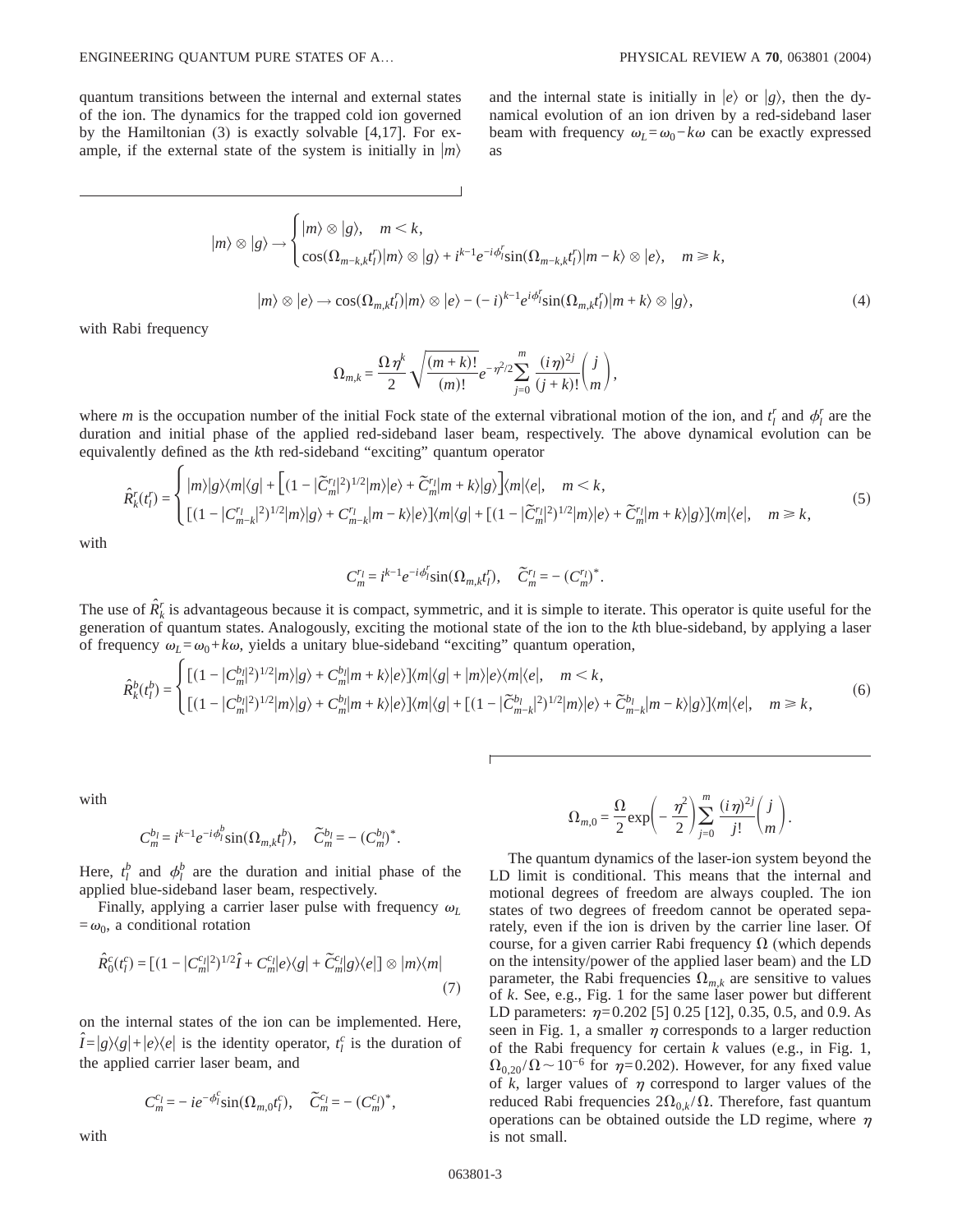

FIG. 1. The *k*-dependent Rabi frequency  $\Omega_{0,k}$  for different LD parameters:  $\eta$ =0.202 [5], 0.25 [12], 0.35, 0.5, and 0.9.

In general, any quantum process for the laser-ion system can be realized by repeatedly applying the above three kinds of fundamental operations shown in Eqs. (5)–(7). Which operation is applied depends on the laser with the chosen frequency. Below we will use these fundamental unitary operations (5)–(7) to produce or engineer an arbitrary quantum state of a single trapped cold ion beyond the LD limit. The tunable experimental parameters in this process are the frequency  $\omega_L$ , wave vector  $\vec{k}_L$ , and the duration of the applied laser pulse. The generation of quantum states described below will start with a common non-entangled initial state  $|\psi_0\rangle = |0\rangle \otimes |g\rangle$ ; that is, the trapped ion has been cooled to its motional ground state and the internal degree of the ion is initially in the low-energy state  $|g\rangle$ .

# **III. PREPARATION OF AN ARBITRARY MOTIONAL STATE OF A TRAPPED COLD ION**

The first significant quantum state which we want to prepare is the Fock state of the external vibrational quanta of the ion

$$
|\psi_1\rangle = |n\rangle,\tag{8}
$$

with an arbitrary occupation number  $n > 0$ . The previous schemes (e.g. [5–7,9]) operated in the LD limit only allowed one-quantum transition process (exciting and absorbing a single phonon process, respectively). Thus, at least  $(n+1)$ transitions are required between  $|j\rangle \otimes |g\rangle \leftrightarrow |j\pm 1\rangle \otimes |e\rangle$  to generate the desired state (8). However, for larger values of the LD parameters, the LD approximation is no longer valid and multiquantum transitions must be considered. One can obtain the different phonon transitions, beyond the LD limit, by choosing an appropriate driving laser frequency. For example, the quantum transition:  $|0\rangle \otimes |g\rangle \rightarrow |n\rangle \otimes |e\rangle$ , can be realized by choosing a blue-sideband driven laser beam with frequency  $\omega_L = \omega_0 + n\omega$ . So the desired Fock state  $|n\rangle$  can be easily obtained by using a single blue-sideband exciting unitary operation  $\hat{R}_n^b(t_0^b)$  with the duration  $t_0^b$  satisfying the condition:  $\sin(\Omega_{0,n}t_0^b) = 1$ . In other words,  $\Omega_{0,n}t_0^b = p\pi/2$  with *p* an odd integer. Note that the resulting atomic state evolves to its excited state  $|e\rangle$  which may transit to the ground state  $|g\rangle$  via spontaneous emission. In order to avoid the additional excitation of the desired Fock state due to this emission, an additional operation  $\hat{R}_0^c(t_n^c)$  is required to evolve the state  $|e\rangle$ into the state  $|g\rangle$  keeping the motional state unchanged, with the duration  $t_n^c$  satisfying the condition  $sin(\Omega_{n,0}t_n^c) = 1$ . Therefore, by sequentially performing a  $\pi/2$  blue-sideband laser pulse and a  $\pi/2$  carrier line laser pulse with initial phases  $\phi_0^b$ and  $\phi_n^c$ , respectively, a relatively steady target Fock state  $|\psi_1\rangle$ is generated from the vacuum state  $|0\rangle$  as follows:

$$
|0\rangle \otimes |g\rangle \stackrel{\hat{\mathcal{R}}_n^{b}(t_0^b)}{\longrightarrow} i^{n-1} e^{-i\phi_0^b} |n\rangle \otimes |e\rangle \stackrel{\hat{\mathcal{R}}_0^{c}(t_n^c)}{\longrightarrow} -i^{n} e^{i(\phi_n^c - \phi_0^b)} |n\rangle \otimes |g\rangle.
$$
\n(9)

After these unitary operations, the internal electric state returns to its initial ground state  $|g\rangle$ . The target state  $|n\rangle$  can also be prepared by continuously applying a carrier line operation  $\hat{R}_0^c(t_0^c)$  and an *n*th red-sideband exciting operator  $\hat{R}_n^r(t_n^r)$ , i.e.,

$$
|0\rangle \otimes |g\rangle \stackrel{\hat{\kappa}_0^c(t_0^c)}{\rightarrow} -ie^{-i\phi_0^c}|0\rangle \otimes |e\rangle \stackrel{\hat{\kappa}_n^r(t_n^r)}{\rightarrow} -(-i)^n e^{i(\phi_n^r - \phi_0^c)}|n\rangle \otimes |g\rangle,
$$
\n(10)

with the durations  $t_0^c$  and  $t_n^r$  satisfying conditions  $sin(\Omega_{0,0}t_0^c)$  $=1$ ,  $\sin(\Omega_{0,n}t_n^r) = 1$ . Therefore, two unitary operations are sufficient to deterministically generate an arbitrary Fock state  $|n\rangle$  from the initial ground state  $|0\rangle$ , if the laser-ion interaction is operated outside the LD regime by using the chosen laser beams with desired frequencies.

The more general motional state of the ion which we want to prepare is the following finite superposition of number states

$$
|\psi_2\rangle = \sum_{j=0}^{N} c_j |j\rangle, \quad \sum_{n=0}^{N} |c_j|^2 = 1, \quad (11)
$$

with *N* being a finite integer. For a single-mode light field, this state can be probabilistically generated [18] by physically truncating the photon coherent state. The efficiency of generating a quantum state by the quantum truncation may be quite low due to the necessity of quantum measurements. In the present quantum-state generation the motional vacuum state  $|0\rangle$ , instead of the motional coherent states  $|\alpha\rangle$ , is given initially. A quantum-state production scheme, in the LD regime, for generating the desired state (11) has been proposed in [19]. We now extend this scheme to generate the target state  $|\psi_2\rangle$  beyond the LD limit. Indeed, sequentially using *N*+1 laser pulses with frequencies  $\omega_l = \omega_0, \omega_0 - \omega, \ldots, \omega_0$  $-l\omega, \ldots, \omega_0 - N\omega$  and durations  $t_0^c, t_1^r, \ldots, t_l^r, \ldots, t_N^r$ , respectively, the desired state is obtained from the initial state  $|\psi_0\rangle$ by a series of dynamical evolutions shown as follows: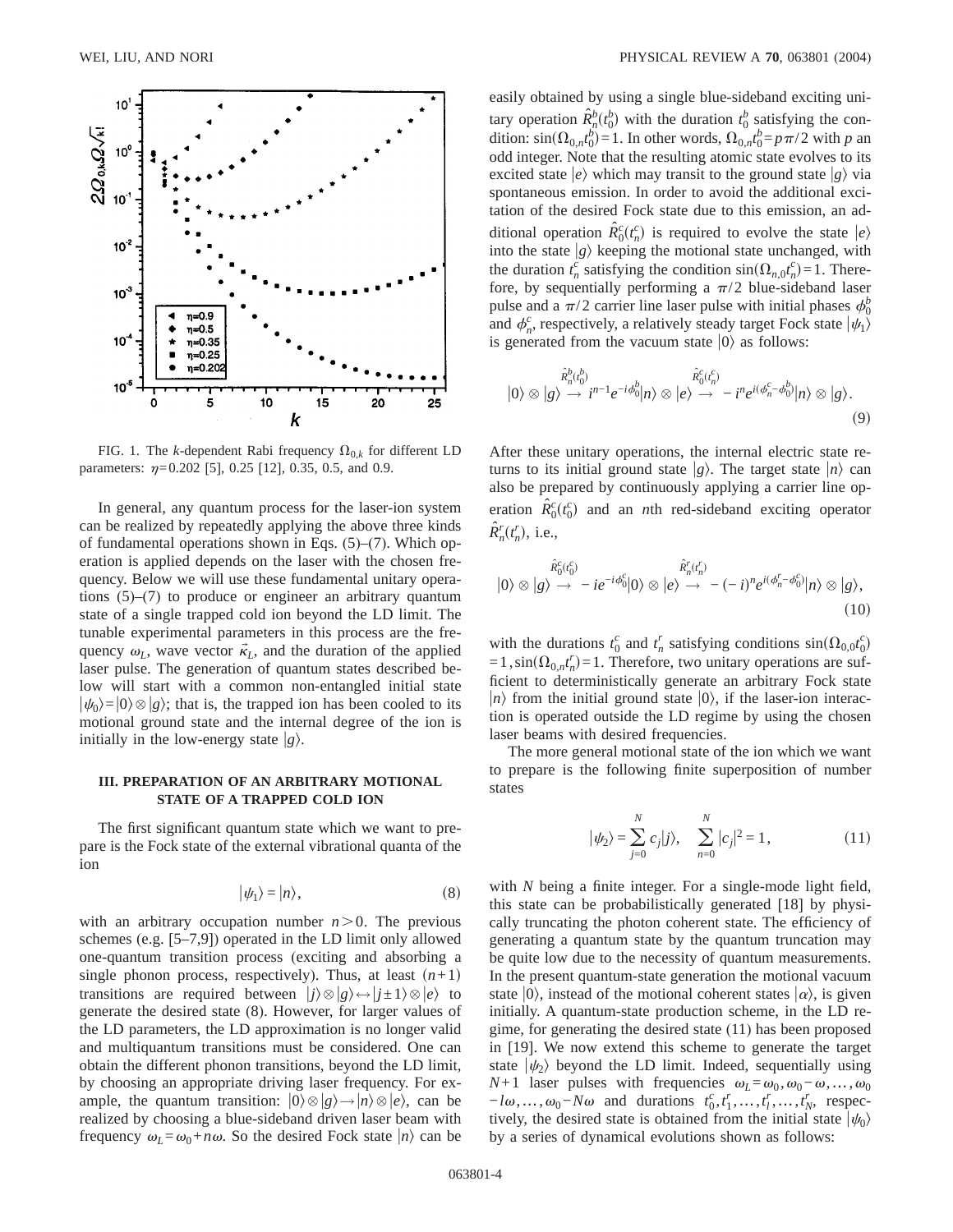$$
\hat{\kappa}_{0}^{c}(t_{0}^{c})
$$
\n
$$
|\psi_{0}\rangle \to c_{0}|0\rangle \otimes |g\rangle - ie^{-i\phi_{0}^{c}}(1-c_{0}^{2})^{1/2}|0\rangle \otimes |e\rangle
$$
\n
$$
\xrightarrow{\hat{\kappa}_{1}^{r}(t_{1}^{r})}\left(\sum_{j=0}^{1}c_{j}|j\rangle\right) \otimes |g\rangle - ie^{-i\phi_{0}^{c}}\left(1-\sum_{j=0}^{1}|c_{j}|^{2}\right)^{1/2}|0\rangle \otimes |e\rangle \cdots \to \left(\sum_{j=0}^{\hat{\kappa}_{l}^{r}(t_{l}^{r})}\left(\sum_{j=0}^{l}c_{j}|j\rangle\right) \otimes |g\rangle
$$
\n
$$
-ie^{-i\phi_{0}^{c}}\left(1-\sum_{j=0}^{l}|c_{j}|^{2}\right)^{1/2}|0\rangle \otimes |e\rangle \cdots \to \left(\sum_{j=0}^{N_{N}(t_{N}^{r})}\left(\sum_{j=0}^{N}c_{j}|j\rangle\right) \otimes |g\rangle = |\psi_{2}\rangle \otimes |g\rangle. \tag{12}
$$

The duration of the final unitary operations  $\hat{R}_N^r(t_N^r)$  has been set to satisfy the condition:  $sin(\Omega_{0,N}t_N^r)=1$ . While, the durations and the initial phases of other applied laser beams can be used to arbitrarily prescribe the weights  $c_j$  of the superposed Fock states  $\{|j\rangle; j=0,1,\ldots,N\}$ , such as

$$
c_{j} = \begin{cases} (1 - |C_{0}^{c_{0}}|^{2})^{1/2} = \cos(\Omega_{0,0}t_{0}^{c}), & j = 0, \\ C_{0}^{c_{0}} \left[ \prod_{l=1}^{j-1} (1 - |\tilde{C}_{0}^{r}|^{2}) \right]^{1/2} \tilde{C}_{0}^{r} = -(-i)^{j} e^{i(\phi_{j}^{r} - \phi_{0}^{c})} \sin(\Omega_{0,0}t_{0}^{c}) \prod_{l=1}^{j-1} \cos(\Omega_{0,l}t_{l}^{r}) \sin(\Omega_{0,j}t_{j}^{r}), & 1 \le j \le N-1, \\ C_{0}^{c_{0}} \left[ \prod_{l=1}^{j-1} (1 - |\tilde{C}_{0}^{r}|^{2}) \right]^{1/2} = -(-i)^{j} e^{i(\phi_{N}^{r} - \phi_{0}^{c})} \sin(\Omega_{0,0}t_{0}^{c}) \prod_{l=1}^{N-1} \cos(\Omega_{0,l}t_{l}^{r}), & j = N. \end{cases}
$$
\n
$$
(13)
$$

Similarly, by sequentially applying a series of blue-sideband exciting operators  $\hat{R}^b_j(t^b_j)$  with durations  $t^b_j$ ,  $j = 1, 2, ..., N$ , after a carrier line operation  $\hat{R}_0^c(t_0^c)$ , we can implement the following deterministic quantum state generation

$$
|\psi_0\rangle \stackrel{\hat{R}_N^b(t_N^b)\cdots\hat{R}_1^b(t_1^b)\hat{R}_0^c(t_0^c)}{\longrightarrow} \left(\sum_{j=0}^N c'_j|j\rangle\right) \otimes |e\rangle = |\psi_2'\rangle \otimes |e\rangle, \tag{14}
$$

with

$$
c'_{j} = \begin{cases}\n-i e^{-i \phi_{0}^{b}} \sin(\Omega_{0,0} t_{0}^{c}), & j = 0, \\
i^{j-1} e^{-i \phi_{j}^{b}} \cos(\Omega_{0,0} t_{0}^{c}) \prod_{l=1}^{j-1} \cos(\Omega_{0,l} t_{l}^{b}) \sin(\Omega_{0,j} t_{j}^{b}), & 1 \leq j \leq N-1, \\
i^{N-1} e^{-i \phi_{N}^{b}} \cos(\Omega_{0,0} t_{0}^{c}) \prod_{l=1}^{N-1} \cos(\Omega_{0,l} t_{l}^{b}), & j = N.\n\end{cases}
$$

Here, the duration  $t_N^b$  of the last operation  $\hat{R}_N^b(t_N^b)$  is set as  $\sin(\Omega_{0,N}t_N^b)=1$ .

So far, we have shown that the desired superposition of a finite set of motional Fock states  $\{|j\rangle; j=0,1,...,N\}$  of the ion can be generated deterministically from the ground state  $|0\rangle$  by using *N*+1 unitary operations, i.e., a carrier line operation  $\hat{R}_0^c$  and *N* red-sideband  $\hat{R}_j^r$  (or blue-sideband  $\hat{R}_j^b$ ) exciting operations performed by using the laser beams with frequencies  $\omega_L = \omega_0 - j\omega$  (or  $\omega_L = \omega_0 + j\omega$ ). It is worth pointing out that the motional state generated above in Eq. (11) or (13) may be reduced to an arbitrary quantum pure state of the external vibration of the trapped cold ion, as any weight  $c_j$  in Eq.(12) for the Fock state  $|j\rangle$  can be prescribed arbitrarily. For example, the Pegg-Barnett phase state [20]

$$
|\theta\rangle_N = \frac{1}{\sqrt{N+1}} \sum_{j=0}^N e^{ij\theta} |j\rangle
$$
 (15)

can be obtained from Eqs. (12) and (13) by setting the initial phases and the durations of the applied laser beams to satisfy the following conditions:

$$
\phi_0^c = \frac{\pi}{2}, \quad e^{i\phi_j^r} = i^{j-1} e^{ij\theta}, \tag{16}
$$

and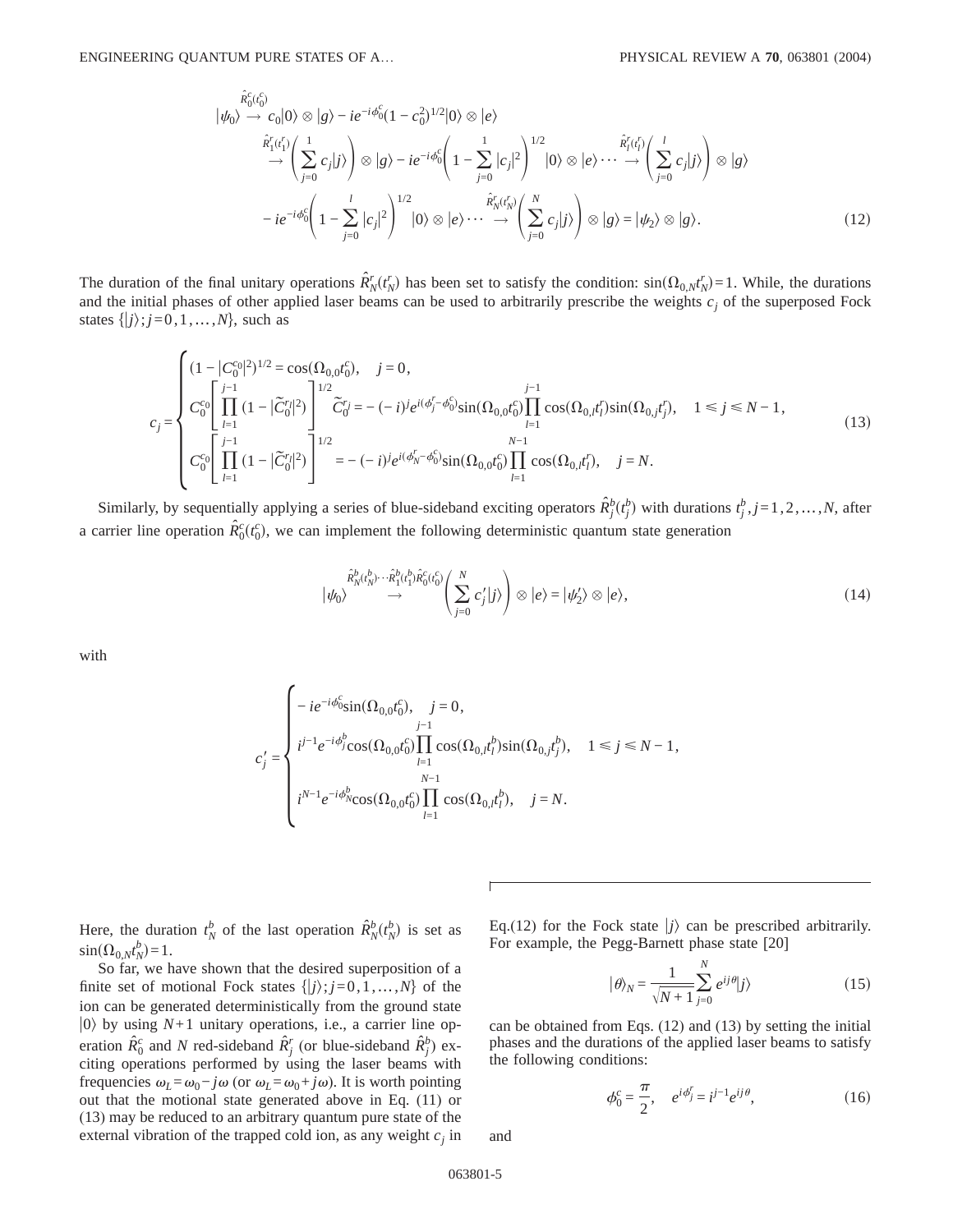$$
c_0 = \cos(\Omega_{0,0}t_0^c) = \dots = \sin(\Omega_{0,0}t_0^c) \prod_{l=1}^{j-1} \cos(\Omega_{0,l}t_l^r) \sin(\Omega_{0,j}t_j^r)
$$

$$
= \dots = \frac{1}{\sqrt{N+1}},
$$
(17)

which *implies* that  $t_0^c = 2 \exp(\eta^2/2)[2n_0\pi + \arccos(1/\pi)]$  $\sqrt{N+1}$ ]/ $\Omega$ , and  $r'_{i}$ =2 exp( $\eta^{2}/2$ )[2*n<sub>j</sub>* $\pi$ +arcsin(1/  $\sqrt{N-j+1}$ ]/( $\Omega \eta^{j}$ ),  $j \neq 0$ , with  $n_0, n_j = 0, 1, 2, ...$ . For example, in the typical experimental system [12] where  $\omega_0$  $=2\pi\times4.11\times10^{11}$  kHz,  $\omega=2\pi\times135$  kHz,  $\Omega=50$  kHz, and  $\eta=0.25$ , the simplest phase state  $|\theta\rangle_1=(|0\rangle+e^{i\theta}|1\rangle)/\sqrt{2}$  can be prepared by sequentially applying a resonant laser beam (with frequency  $\omega_L = \omega_0$  and initial phase  $\phi_0^c = \pi/2$ ) of the shortest duration  $t_0^c \approx 3.24 \times 10^{-5}$  s and a red-sideband line (with frequency  $\omega_L = \omega_0 - \omega$  and initial phase  $\phi'_1 = \theta$ ) of the shortest duration  $t_1^r \approx 2.6 \times 10^{-4}$  s.

The superposition state generated above may approach some macroscopic motional quantum states of the ion, if the number *N* of Fock states  $|j\rangle$  is sufficiently large. For example, if the durations of the applied unitary operations are set to satisfy the conditions

$$
c_0 = \cos(\Omega_{0,0}t_0^c) = e^{-|\alpha|^2/2}, \quad c_1 = \alpha c_0, \quad c_2 = \alpha^2 c_0/\sqrt{2!}, \dots,
$$

$$
c_j = \alpha^j c_0/\sqrt{j!}, \dots,
$$
(18)

the motional superposition state  $\sum_{j=0}^{N} c_j |j\rangle$  in the limit  $N \rightarrow \infty$ approaches the usual coherent state

$$
|\alpha\rangle = e^{-|\alpha|^2/2} \sum_{j=0}^{\infty} \frac{\alpha^j}{\sqrt{j!}} |j\rangle.
$$
 (19)

Similarly, the usual even or odd coherent states may also be approached by the superposition motional states generated by sequentially applying the laser beams with frequencies  $\omega_L = \omega - (2l)\omega$ , *l*=0,1,2,... or  $\omega_L = \omega - (2l+1)\omega$ , respectively.

## **IV. PRODUCING ENTANGLED STATES OF A TRAPPED COLD ION BEYOND THE LAMB-DICKE LIMIT**

Before, we discussed how to generate a motional quantum state of the ion. Now, we turn our attention to the problem of how to control the entanglement between these degrees of freedom. It is well known that entanglement is one of the most striking aspects of quantum mechanics and plays an important role in quantum computation [7]. A laser-ion system provides an example for clearly showing how to produce an entanglement between two different quantum degrees of freedom (see, e.g., [21]). Therefore, the third target state which we want to prepare is the general entangled state of the internal and external motion degrees of freedom of the ion

$$
|\Psi\rangle = \sum_{j=0}^{N_g} d_j^g |j\rangle \otimes |g\rangle + \sum_{j=0}^{N_e} d_j^e |j\rangle \otimes |e\rangle, \tag{20}
$$

where  $\sum_{j=0}^{N_g} d_j^g |j\rangle$   $(\sum_{j=0}^{N_e} d_j^e |j\rangle)$  is the external state associated with the internal ground (excited) state. Notice that the coefficients  $c_i$  in the state  $|\psi_2\rangle$  generated above are prescribed arbitrarily. Thus, applying an additional conditional operation  $\hat{R}_0^c(t_{N+1}^c)$ , with duration  $t_{N+1}^c$ , to the state  $|\psi_2\rangle \otimes |g\rangle$ , one may prepare an entangled state with  $N_g = N_e = N$ ; i.e.,

$$
|\psi_2\rangle \otimes |g\rangle \rightarrow \sum_{j=0}^{\hat{R}_0^c} (d_j^g |j\rangle \otimes |g\rangle + d_j^e |j\rangle \otimes |e\rangle), \tag{21}
$$

with

$$
d_j^g = c_j \cos(\Omega_{j,0} t_{N+1}^c), \quad d_j^e = -ic_j e^{-i\phi_{N+1}^c} \sin(\Omega_{j,0} t_{N+1}^c).
$$

In the sequence of operations shown above,  $N+1$  laserion interactions (a carrier line and *N* red-sideband/bluesideband excitations) are used. We now consider a relatively simple method to generate the entangled quantum states of the ion. That is, by alternatively switching the lasers on the first blue-sideband and the first red-sideband *N* times, one can generate a typical entangled state [21]

$$
|\Psi'\rangle = \sum_{j=0}^{N_g} d_{2j+1}^g |2j+1\rangle \otimes |g\rangle + \sum_{j=0}^{N_e} d_{2j}^e |2j\rangle \otimes |e\rangle, \quad (22)
$$

with the odd (even) -number motional states entangled with the ground (excited) internal spin states of the ion. Without any loss of generality, we assume that the ion has been prepared beforehand in a general nonentangled state

$$
|\Psi_0\rangle = \hat{R}_0^c(t_0^c)|0\rangle \otimes |g\rangle = d_0^{g_0}|0\rangle \otimes |g\rangle + d_0^{g_0}|0\rangle \otimes |e\rangle,
$$
\n(23)

with  $d_0^{g_0} = (1 - |C_0^{c_0}|^2)^{1/2}$ ,  $d_0^{e_0} = C_0^{c_0}$ .

We now first tune the laser beam to the first red-sideband and thus realize the following operation

$$
|\Psi_0\rangle \stackrel{\hat{R}_1^r(t_1^r)}{\rightarrow} (d_0^{g_1}|0\rangle + d_1^{g_1}|1\rangle) \otimes |g\rangle + d_0^{e_1}|0\rangle \otimes |e\rangle = |\Psi_1\rangle.
$$
\n(24)

Here,

$$
d_0^{g_1} = d_0^{g_0}, \quad d_1^{g_1} = d_0^{e_0} \widetilde{C}_0^{r_1}, \quad d_0^{e_1} = d_0^{e_0} (1 - |\widetilde{C}_0^{r_1}|^2)^{1/2}.
$$

Obviously, the state  $|\Psi_1\rangle$  is an entangled state. It reduces to the Bell-type state

$$
|\psi_B\rangle = \frac{1}{\sqrt{2}}(|0\rangle \otimes |e\rangle + |1\rangle \otimes |g\rangle),
$$
 (25)

if  $\phi_1^r = 3\pi/2$  and the durations of the operations  $\hat{R}_0^c(t_0^c)$  and  $\hat{R}_1^r(t_1^c)$  are set up properly such that  $d_0^{e_0} = 1$  and  $\tilde{C}_0^{r_1} = 1/\sqrt{2}$ , corresponding to the shortest durations  $t_0^c \approx 6.48 \times 10^{-5}$  s and  $t_1^r \approx 2.6 \times 10^{-4}$  s.

We then tune the laser beam to the first blue-sideband and implement the evolution

$$
|\Psi_1\rangle \rightarrow \sum_{j=0}^{\hat{R}_1^b(t_2^b)} d_j^g z|j\rangle \otimes |g\rangle + \sum_{j=0}^2 d_j^e z|j\rangle \otimes |e\rangle = |\Psi_2\rangle, \quad (26)
$$

with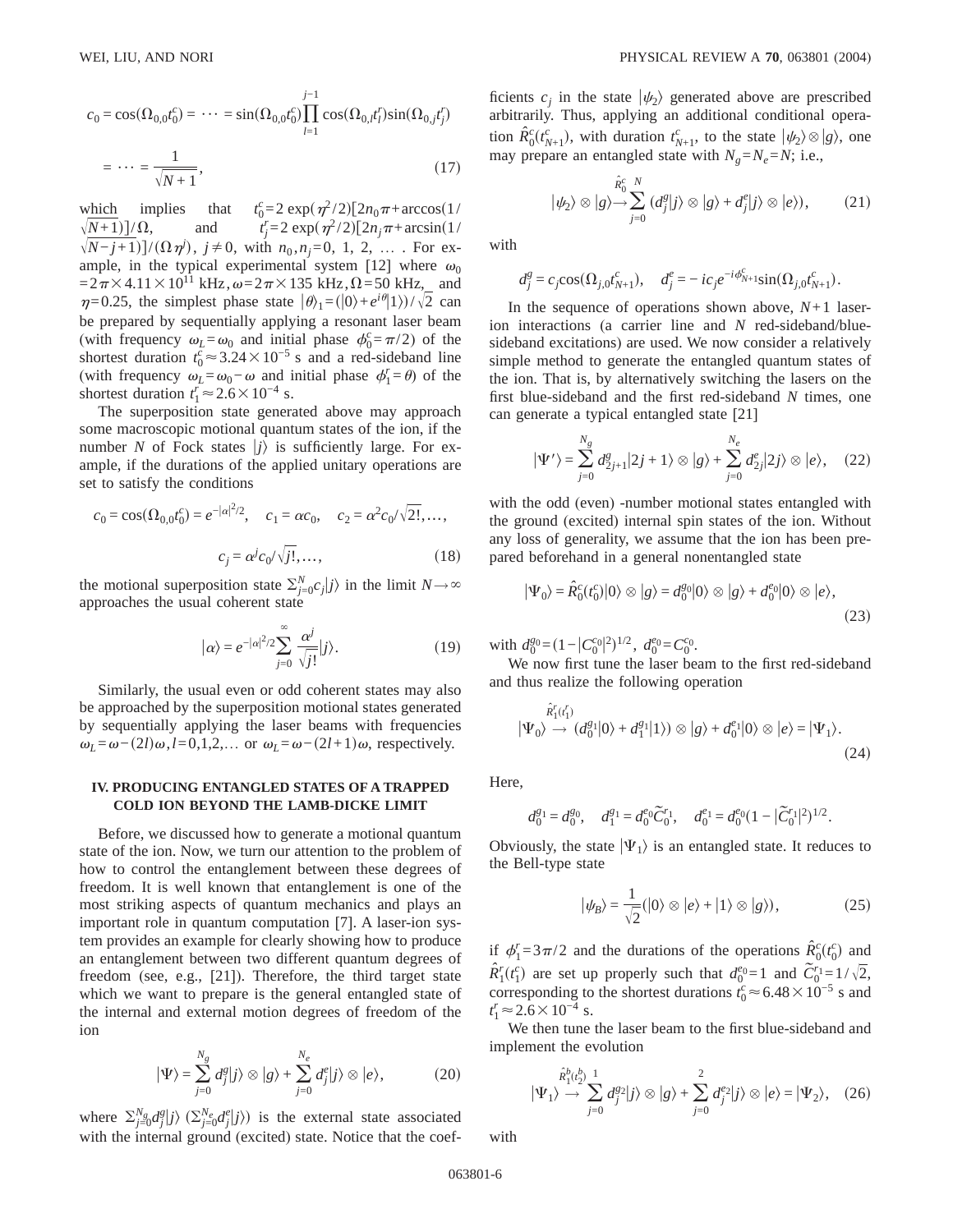$$
d_0^{g_2} = d_0^{g_1} (1 - |C_0^{b_2}|^2)^{1/2}, \quad d_1^{g_2} = d_1^{g_1} (1 - |C_1^{b_2}|^2)^{1/2},
$$

and

$$
d_0^{e_2} = d_0^{e_1}
$$
,  $d_1^{e_2} = d_0^{g_1} C_0^{b_2}$ ,  $d_2^{e_2} = d_1^{g_1} C_1^{b_2}$ .

Repeating the above-mentioned procedure, we realize the following series of evolutions:

$$
|\Psi_2\rangle \stackrel{\hat{\mathcal{R}}_1^r(t_3^r)}{\rightarrow} |\Psi_3\rangle \cdots \stackrel{\hat{\mathcal{R}}_1^r(t_{2l}^b)}{\rightarrow} |\Psi_{2l}\rangle \stackrel{\hat{\mathcal{R}}_1^r(t_{2l+1}^r)}{\rightarrow} |\Psi_{2l+1}\rangle \cdots \stackrel{\hat{\mathcal{R}}_1^r(t_{N}^b)}{\rightarrow} |\psi_N\rangle, \tag{27}
$$

with

$$
|\Psi_{2l}\rangle = \sum_{j=0}^{2l-1} d_j^{g_{2l}}|j\rangle \otimes |g\rangle + \sum_{j=0}^{2l} d_j^{g_{2l}}|j\rangle \otimes |e\rangle,
$$
  

$$
|\Psi_{2l+1}\rangle = \sum_{j=0}^{2l+1} d_j^{g_{2l+1}}|j\rangle \otimes |g\rangle + \sum_{j=0}^{2l} d_j^{g_{2l+1}}|j\rangle \otimes |e\rangle.
$$

Here,

$$
d_j^{g_{2l}} = \begin{cases} d_j^{g_{2l-1}}(1-|C_j^{b_{2l}}|^2)^{1/2} + d_j^{e_{2l-1}}\tilde{C}_{j+1}^{b_{2l}}, & 0 \le j \le 2l-2, \\ d_j^{g_{2l-1}}(1-|C_j^{b_{2l}}|^2)^{1/2}, & j = 2l-1, 2l, \end{cases}
$$
  

$$
d_j^{e_{2l}} = \begin{cases} d_j^{e_{2l-1}}, & j = 0 \\ d_j^{e_{2l-1}}(1-|\tilde{C}_{j-1}^{b_{2l}}|^2)^{1/2} + d_{j-1}^{e_{2l-1}}C_{j-1}^{b_{2l}}, & 1 \le j \le 2l-2, \\ d_j^{g_{2l-1}}C_j^{b_{2l}}, & j = 2l-1, 2l, \end{cases}
$$

and

$$
d_j^{g_{2l+1}} = \begin{cases} d_j^{g_{2l}}, & j = 0, \\ d_j^{g_{2l}}(1 - |C_{j-1}^{r_{2l+1}}|^2)^{1/2} + d_{j-1}^{e_{2l}} \tilde{C}_{j-11}^{r_{2l+1}}, & 1 \le j \le 2l - 1, \\ d_j^{e_{2l}} \tilde{C}_j^{r_{2l+1}}, & j = 2l, 2l + 1, \end{cases}
$$
  

$$
d_j^{e_{2l+1}} = \begin{cases} d_j^{e_{2l}}(1 - |\tilde{C}_j^{r_{2l+1}}|^2)^{1/2} + d_{j-1}^{g_{2l}} C_{j-1}^{r_{2l+1}}, & 0 \le j \le 2l - 1, \\ d_j^{e_{2l}}(1 - |\tilde{C}_j^{r_{2l+1}}|^2)^{1/2}, & j = 2l, 2l + 1. \end{cases}
$$

Therefore, applying  $N(N>0)$  pairs of the first red-sideband and blue-sideband laser beams may generate the desired entangled state

$$
|\psi_N\rangle = \sum_{j=0}^{N-1} d_j^{g_N} |j\rangle \otimes |g\rangle + \sum_{j=0}^{N} d_j^{e_N} |j\rangle \otimes |e\rangle.
$$
 (28)

If the initial state of the above process of quantum state manipulation is prepared in  $|0\rangle \otimes |e\rangle$  by setting the duration of the applied carrier line laser to satisfy condition  $|C_0^{\text{c}}|^2$  $=1$ , then the desired entangled state (22), rewritten as

$$
|\psi'_{N}\rangle = \sum_{j=0}^{[(N-1/2)]} d_{2j+1}^{g_{N}}|2j+1\rangle \otimes |g\rangle + \sum_{j=0}^{[(N/2)]} d_{2j}^{e_{N}}|2j\rangle \otimes |e\rangle,
$$
\n(29)

is obtained by the above process. Here  $\lceil x \rceil$  is the largest integer less than *x*.

## **V. DISCUSSIONS AND CONCLUSIONS**

Based on the conditional quantum dynamics for laser-ion interactions beyond the Lamb-Dicke limit, we have introduced three kinds of unitary operations: the simple rotations of the internal states of the ion, the arbitrary red-sideband, and blue-sideband exciting operations. These unitary operations can be performed separately by applying the chosen laser beams with the relevant tunings. In general, any quantum state of the trapped cold ion can be generated deterministically by making use of these unitary operations selectively. Like some of the other schemes presented previously, several laser beams with different frequencies are also required in the present scheme. Tunable lasers provide the tool to create several types of quantum states of trapped ions.

Compared with previous approaches (see, e.g., [7,9]) operated in the LD regime, the most important advantage of the present scheme is that the operations are relatively simple, since various laser-ion interactions may be easily used by choosing the tunings of the applied laser beams. For example, at least *n* operations are required in the previous schemes to generate the state  $|n\rangle \otimes |g\rangle$  from the initial state  $|0\rangle \otimes |g\rangle$ , as the dynamical process of the multiquantum motional excitation is negligible in the LD regime. However, we have shown here that only two unitary operations beyond the LD limit are sufficient to engineer the same quantum state. In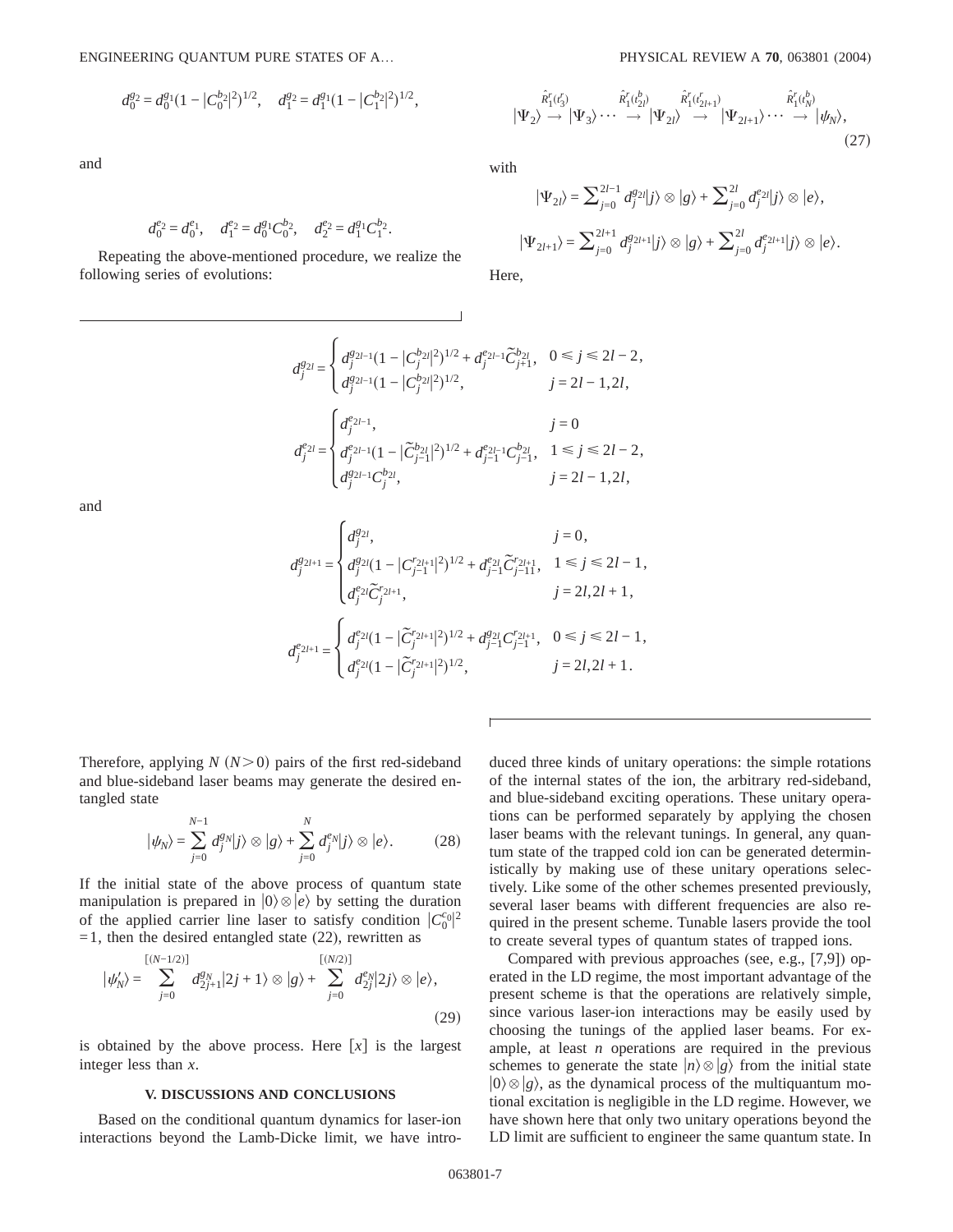addition, the generated superposition motional states and the entangled states of the ion are universal and thus may reduce to the various desired special quantum states. The reason is that the weights of the superposed Fock states can be adjusted independently by controlling the relevant experimental parameters; e.g., the durations, initial phases, and frequencies of the applied laser beams. Several typical macroscopic quantum states of the motion of the ion, e.g., the Pegg-Barnett phase state, the coherent state, and the even and odd coherent states, etc. can be created or wellapproximated, if the number of the superposition Fock states is sufficiently large.

We now give a brief discussion for the realizability of our approach. First, the present quantum manipulations need to resolve the vibrational sidebands of the ion trap. In fact, it is not difficult to generate the desired laser pulse with sufficiently narrow linewidth with current experimental technology. For example, the linewidth (1 kHz) of the laser beams (at 729 nm) used in Ref. [12] to drive the trapped ion  ${}^{40}Ca<sup>+</sup>$ is very small, corresponding to a resolution of better than  $\Delta \nu / \nu$ =2.5 × 10<sup>-12</sup>. This linewidth is also much smaller than the frequency of the applied trap (138 kHz). Thus, the vibrational sidebands can be well resolved. The expected initial phases of the applied laser beams can be controlled by switching different signal paths [22]. During the very short durations (e.g.,  $\leq 10^{-4}$  s) for implementing the expected quantum operations, the applied laser beams (generated by the Ti:sapphire laser) are sufficiently stable (e.g., the corresponding initial phase-diffusion and frequency-drift times may reach to, e.g., 10 ms [23] and bandwidth  $\leq 1$  kHz in 1 s averaging time [24], respectively). In fact, the proposed engineering scheme could also, in principle, be used for Raman excitation, where the phases of the applied laser beams can be well controlled (see, e.g., [2,5,6]).

Second, in the present scheme, an arbitrary Fock state can be prepared by using only two operations [see, e.g., Eqs. (9) and (10)]. The duration of operation depends on the value of *k*, once the LD parameter and the intensity of the applied laser beam are given. The Rabi frequency does not significantly reduce for large LD parameters (e.g.,  $\eta \ge 0.5$ ). However, for small values of  $\eta$  (e.g.,  $\eta \le 0.25$ ), the Rabi frequency decreases fast for sufficiently small values of *k*. Small values of the Rabi frequency correspond to a long duration of quantum operations, and the allowed number of operations will be reduced. For example, if  $\eta=0.25, \Omega=2\pi$  $\times$  50 kHz, then the duration of the transition  $|g\rangle \rightarrow |e\rangle$  is  $t_0^c$  $\approx$  10  $\mu$ s. Adding a  $\pi/2$  pulse with duration  $t_1^r \approx$  40  $\mu$ s (or

 $t_{10}^r \approx 0.3$  s), the Fock state:  $|1\rangle$  (or  $|10\rangle$ ) can be generated. Note that, compared to the  $t_1^r, t_0^r$ , the duration of operation  $\hat{R}_{10}^r$  is relatively long, as the Rabi frequency is relatively small;  $\Omega_{0,10} / \Omega \approx 2 \times 10^{-5}$  for the same laser intensity (see Fig. 1). In principle, this decreased Rabi frequency can be effectively compensated by enhancing the power (i.e., intensity) of the applied laser beam. In fact, the power of the laser applied to drive the trapped cold ion is generally controllable (e.g., the Ti:sapphire laser used in experiment [12] is adjustable in the range from a few  $\mu$ W to a few hundred mW). Therefore, the corresponding durations can be shorter by 2–5 orders of magnitude. For example, for  $\eta=0.25$ , if the power of the applied laser beam is adjusted from a few  $\mu$ W to a few mW, the Rabi frequency  $\Omega_{0,10}$  of the transition  $|0\rangle \otimes |e\rangle$  $\rightarrow$  10)|g) can be enhanced to the same order of magnitude of the carrier Rabi frequency  $\Omega$ (=2 $\pi$ ×50)kHz. The duration of the corresponding quantum operation is then shortened to  $10^{-5}$  s. The smaller LD parameters  $\eta$  correspond to lasers with larger adjustable power ranges; e.g., for  $\eta=0.202$ , the adjustable power range should be five orders of magnitude larger. Therefore, it is difficult to realize transitions with higher *k* in the LD regime, where  $\eta \ll 1$ .

Finally, the generation of the macroscopic superposed Fock states is limited in practice by the existing decays of the vibrational and atomic states. The lifetime of the atomic excited state  $|e\rangle$  reaches up to 1 s [12] allows, in principle, to perform  $10^3 - 10^4$  manipulations. Also, the recent experiment [24] showed that coherence for the superposition of  $|n=0\rangle$ and  $|n=1\rangle$  was maintained for up to 1 ms. Usually, the lifetime (i.e., relaxation time) of the state  $|1\rangle$  should be longer than this dephasing time. Therefore, roughly say, preparing a superposition (e.g., phase state) from ground state  $|n=0\rangle$  to the excited motional Fock states  $|n\rangle$  with  $n > 10$  is experimentally possible, as the durations of quantum operation are sufficiently short, e.g.,  $\leq 10^{-4}$  s. Improvements might be expected by considering the more realistic dynamics [14] that includes the decays of the excited atomic and motional states.

#### **ACKNOWLEDGMENTS**

This work was supported in part by the National Security Agency (NSA) and Advanced Research and Development Activity (ARDA) under Air Force Office of Research (AFOSR) Contract No. F49620-02-1-0334, and by the National Science Foundation, Grant No. EIA-0130383.

- [1] K. Vogel, V. M. Akulin, and W. P. Schleich, Phys. Rev. Lett. **71**, 1816 (1993); A. S. Parkins, P. Marte, P. Zoller, and H. J. Kimble, *ibid.* **71**, 3095 (1993); Phys. Rev. A **51**, 1578 (1995).
- [2] C. A. Sackett, D. Kielpinski, B. E. King, C. Langer, V. Meyer, C. J. Myatt, M. Rowe, Q. A. Turchette, W. M. Itano, D. J. Wineland, and C. Monroe, Nature (London) **404**, 256 (2000); D. J. Wineland, C. R. Monroe, W. M. Itano, D. Leibfried, B. E. King, and D. M. Meekhof, J. Res. Natl. Inst. Stand. Technol.

**103**, 259 (1998); C. Monroe, D. M. Meekhof, B. E. King, and D. J. Wineland, Science **272**, 1131 (1996); D. J. Wineland and W. M. Itano, Phys. Rev. A **20**, 1521 (1979).

- [3] C. A. Blockley, D. F. Walls, and H. Kisken, Europhys. Lett. **17**, 509 (1992).
- [4] W. Vogel and R. L. de Matos Filho, Phys. Rev. A **52**, 4214 (1995); W. Vogel and D.-G. Welsch, *ibid.* **40**, 7113 (1989); A. Steane, C. F. Roos, D. Stevens, A. Mundt, D. Leibfried, F.